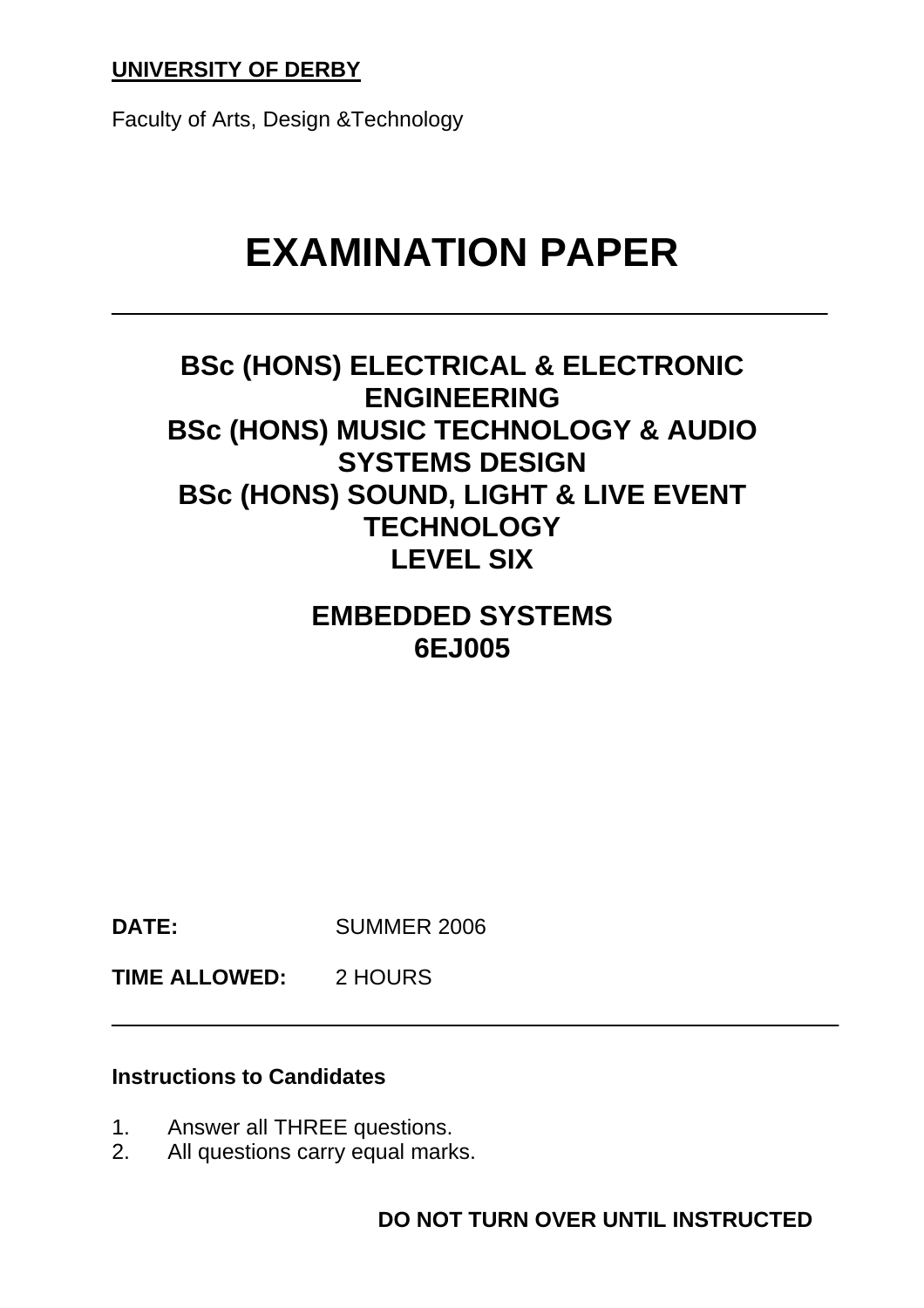#### **Question 1**

A model boat is controlled by a PIC 16F873A microcontroller, as seen in Fig. Q1.1. The boat has two propellers, and is able to steer by driving one faster than the other. Each propeller is driven by a reversible DC motor. These have a rated maximum supply voltage of 9V, but for this application their torque is still adequate down to 4.5V. There are two tilt switches on the boat, which detect whether it is tilted too far from the horizontal. If the tilt is too great, the motors must be switched off. Each acts as a SPST (single pole single throw) switch, which is closed when no tilt is detected.

Draw a design for the microcontroller circuit, in the form of a detailed circuit diagram. Include all aspects necessary to make a complete and working circuit. The L293D driver interface i.c. (integrated circuit), as shown in Fig. Q1.2 is available for use. You may also include the use of other i.c.s or circuit elements.

Explain briefly but clearly all design decisions you make, and include any design calculations. If the information given is not enough to complete a design detail, explain the reason why.

In drawing your circuit, it is not necessary to draw microcontroller pins which have no connection made to them.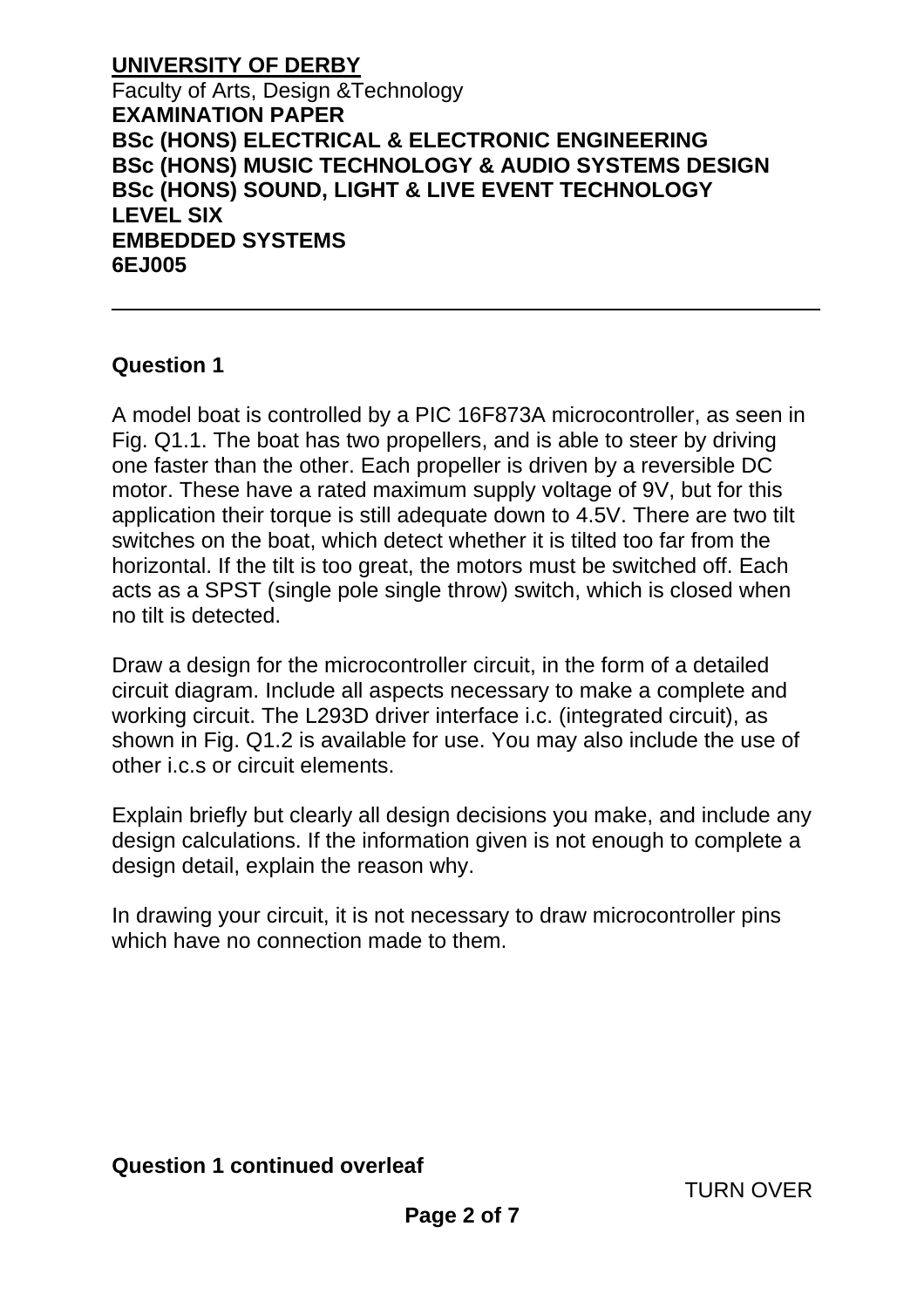#### **Question 1 continued**







Key:  $V_{SS} =$  Logic Supply.  $V_S =$  Output Supply.  $V_S$  must be  $\geq$   $V_{SS}$ .

## **Fig. Q1.2**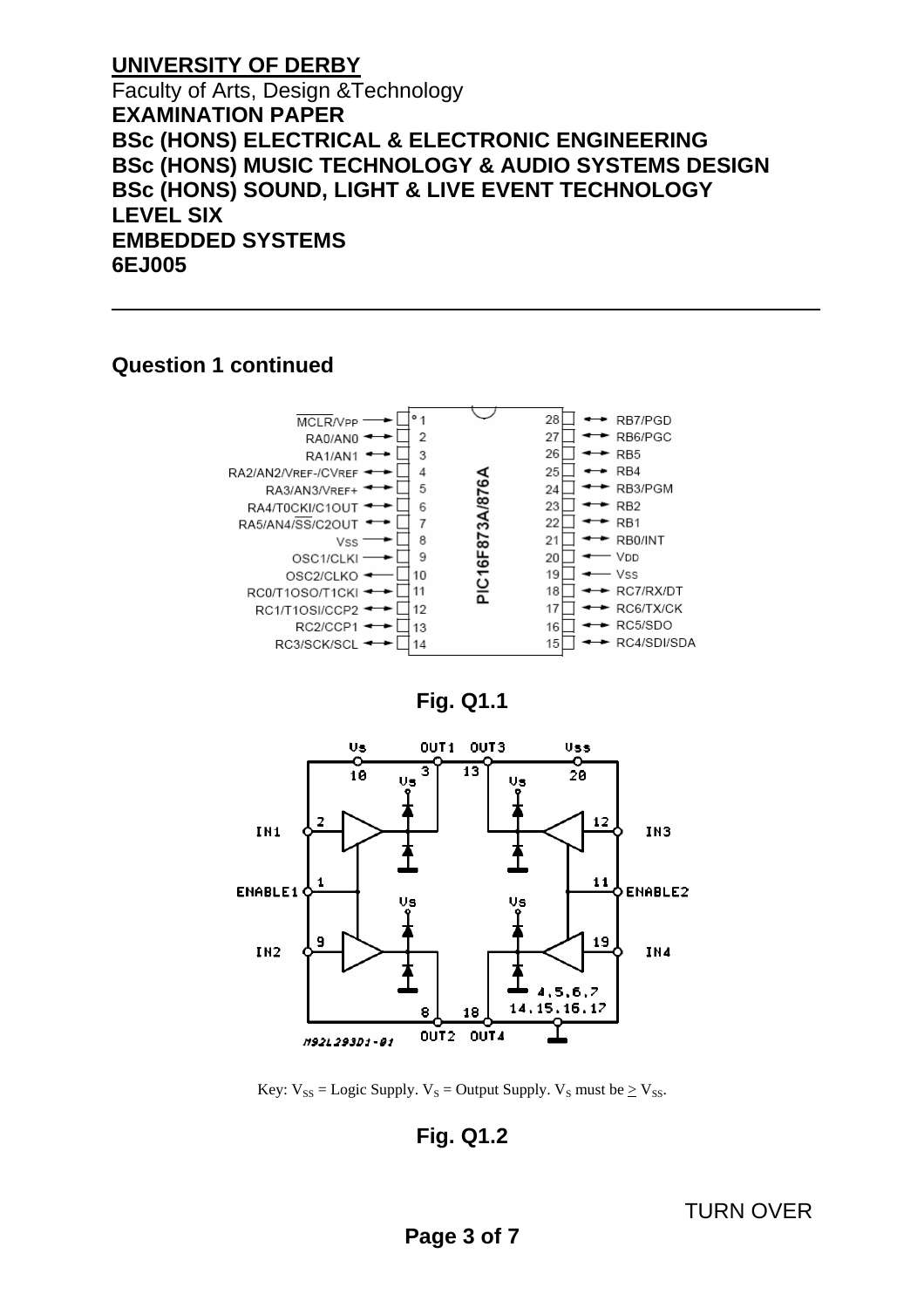#### **Question 2**

(a) PWM (Pulse Width Modulation) is a technique widely used to control the speed of DC motors. Explain, using diagrams as appropriate, the principle of this speed control technique in as much detail as you can. You may if you wish make reference to the circuit diagram of Fig. Q2.1, but you do not have to do this.

(40%)

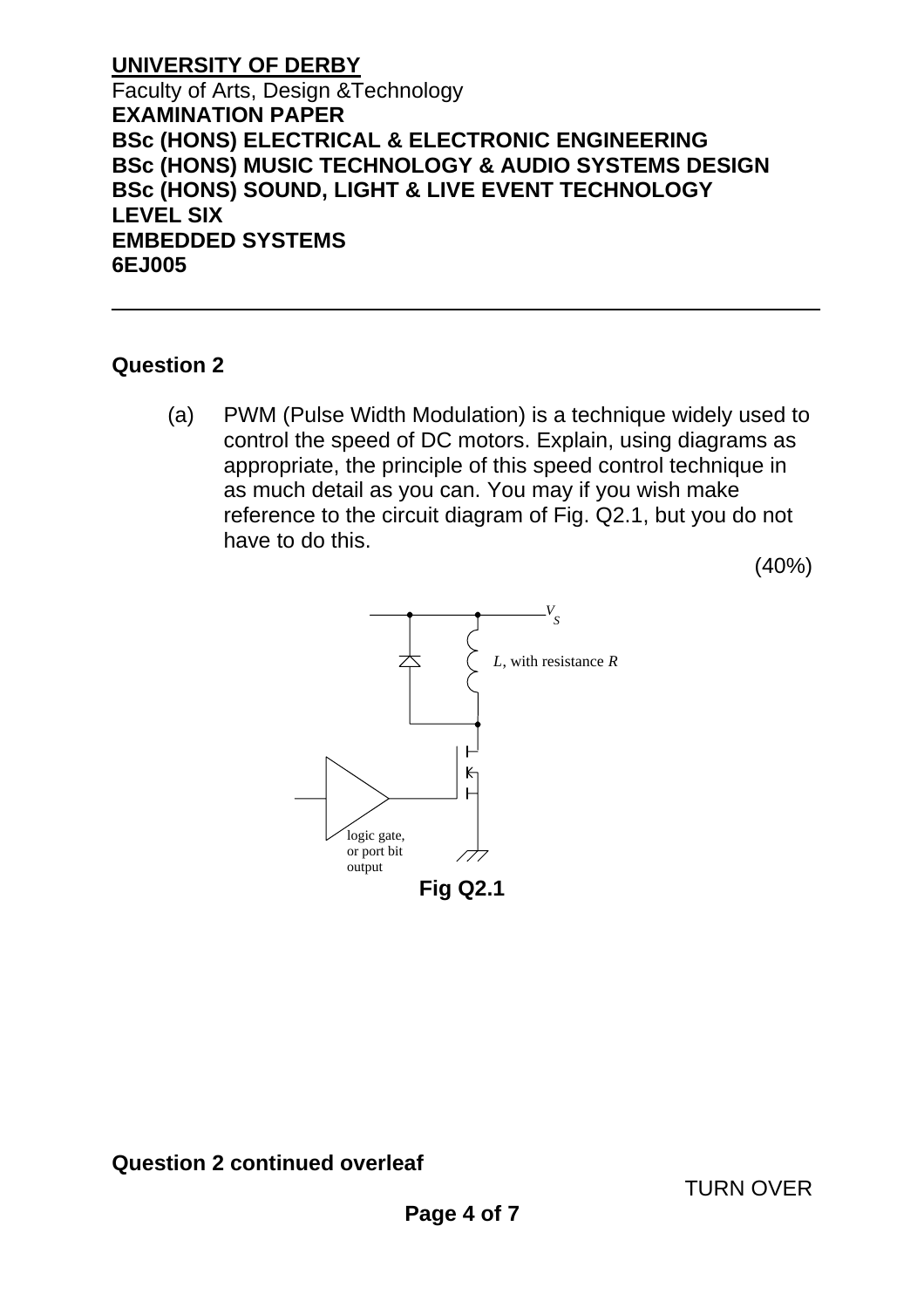#### **Question 2 continued**

 (b) The block diagram of the PWM module of the 16F873A is shown in Fig. Q2.2. CCPR1L, CCPR1H, and PR2 are all registers that the program can write to or read from. The block diagram of the Timer 2 module, which works with the PWM module, is shown in Fig. Q2.3.

 The two modules mentioned are operating in a microcontroller whose oscillator frequency.  $F<sub>OSC</sub>$  is 4MHz. The Timer 2 prescaler is initially set to 1:4, the PR2 register is loaded with a value 240 (decimal), and the CCPR1H with a value of 30 (decimal).

- i) Which register controls the period of the PWM waveform, and which register controls the "on" time?
- ii) For the settings described, what is the resulting PWM period?
- iii) For the settings described, what is the approximate resulting "on" time?

(40%)

 (c) Apart from motor control, PWM can also be used as a simple digital to analogue converter. Describe briefly how this can be done, and what external circuitry would be needed to implement this.

(20%)

## **Question 2 continued overleaf**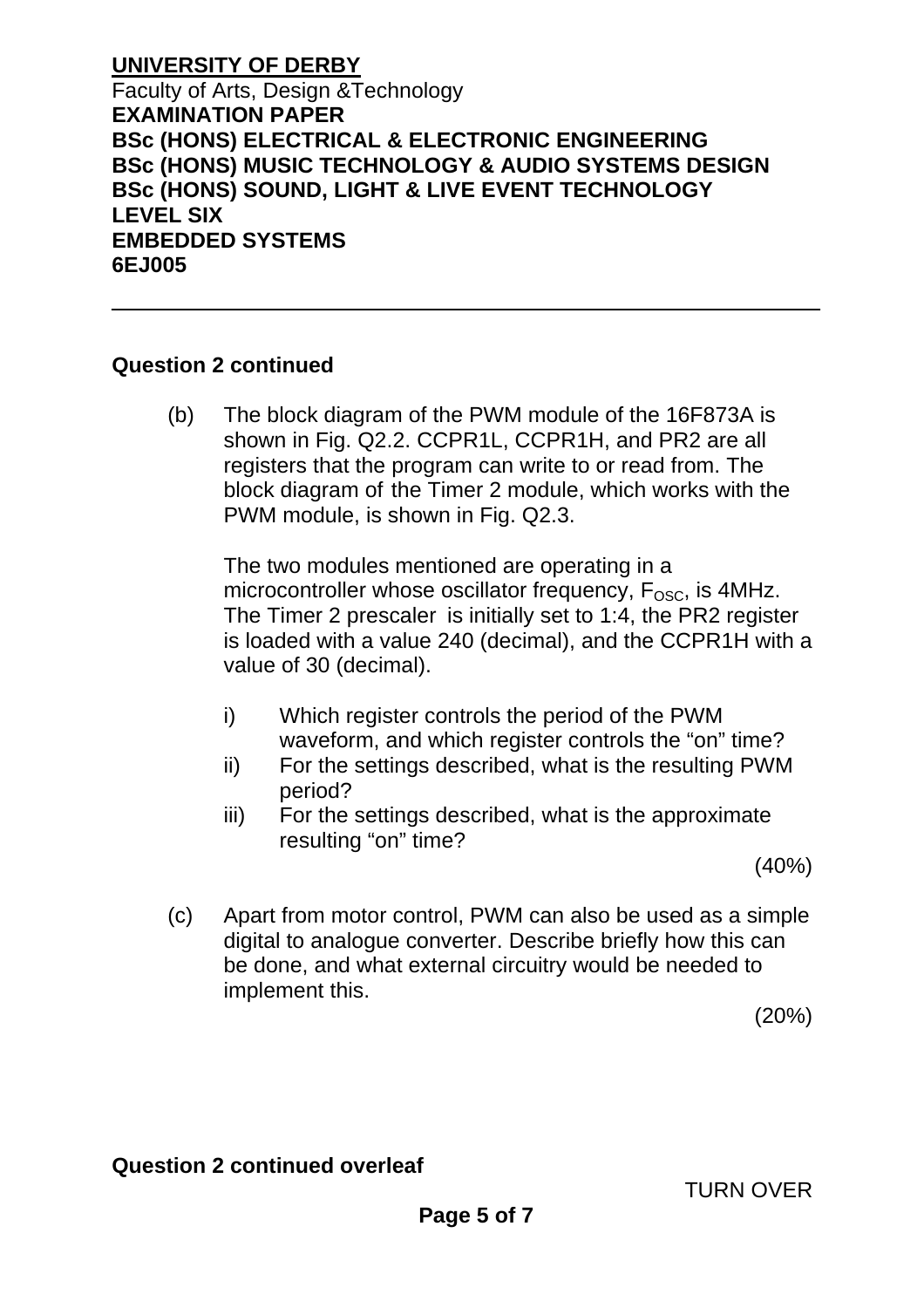## **Question 2 continued**







**Fig Q2.3**